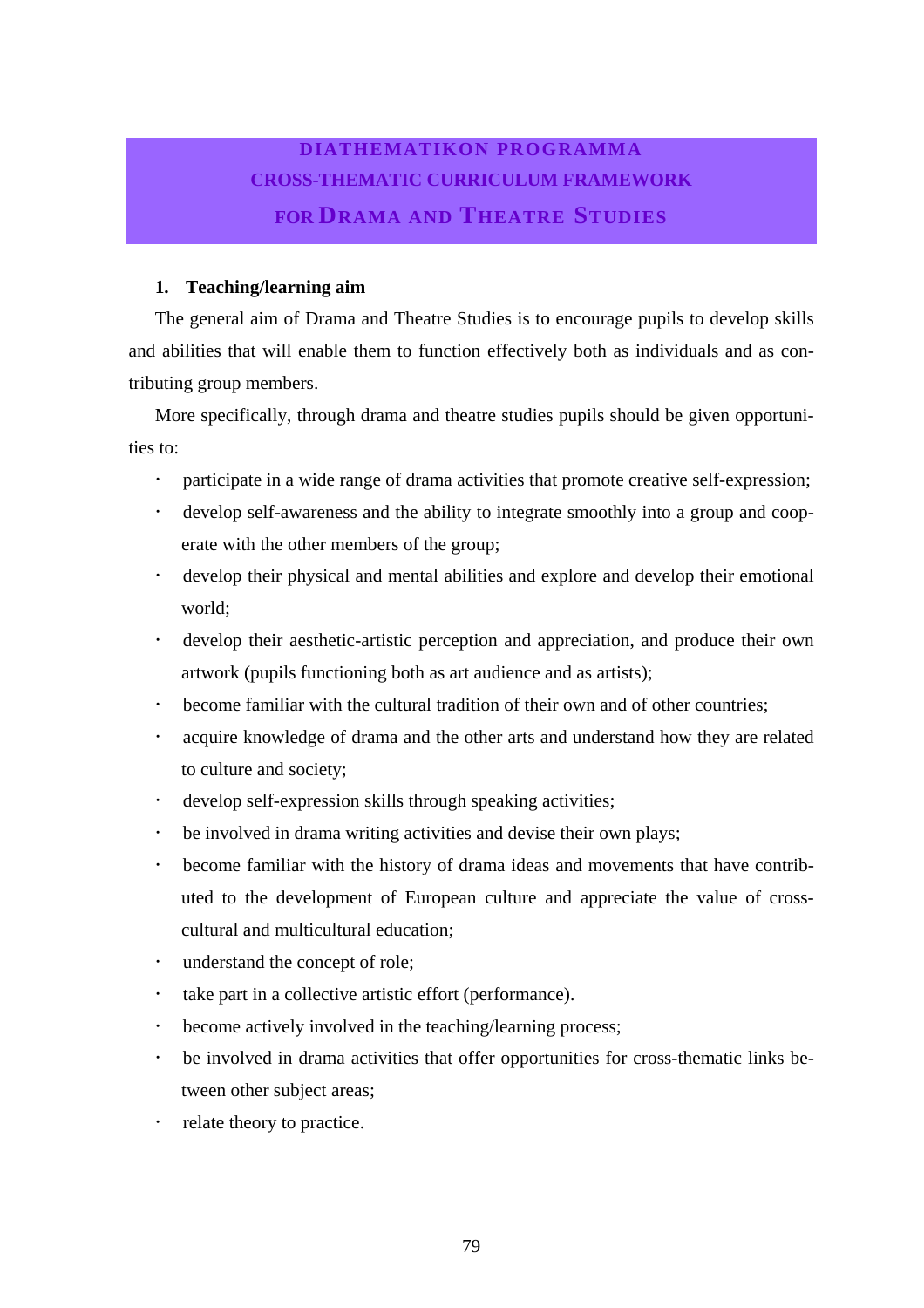### **2. Content Guiding principles, General goals, Indicative Fundamental Crossthematic Concepts**

|                 |                        |                                      | <b>Indicative</b>     |
|-----------------|------------------------|--------------------------------------|-----------------------|
|                 | <b>Content Guiding</b> | <b>General Goals</b>                 | <b>Fundamental</b>    |
| <b>Grade</b>    | <b>Principles</b>      | (Knowledge, skills, attitudes and    | <b>Cross-thematic</b> |
|                 |                        | values)                              | <b>Concepts</b>       |
|                 |                        | <b>Pupils should:</b>                |                       |
| 1 <sup>st</sup> | Developing body        | become familiar with their bodies;   | <b>Collaboration</b>  |
| 2 <sup>nd</sup> | and body movement      |                                      | <b>Cooperation</b>    |
|                 | skills in relation to  | develop understanding of themselves  | <b>Space</b>          |
|                 | space, stage, group,   | and others;                          | <b>Movement</b>       |
|                 | partner                |                                      | <b>Communication</b>  |
|                 |                        | explore and realize their physical   | <b>Interaction</b>    |
|                 | Understanding          | abilities;                           | <b>Dependence</b>     |
|                 | structures of space,   |                                      | <b>Form</b>           |
|                 | time, etc              | become smoothly integrated into a    | <b>Organization</b>   |
|                 |                        | group and cooperate with the other   | <b>Culture</b>        |
|                 | Movement exer-         | members of the group;                | <b>Tradition</b>      |
|                 | cises, dance, first    |                                      | <b>Time</b>           |
|                 | experiences of         | develop communication skills with    | <b>Change</b>         |
|                 | rhythm and music       | emphasis on nonverbal communica-     | <b>Development</b>    |
|                 |                        | tion;                                | <b>Similarity-</b>    |
|                 | Cooperation be-        | become familiar with different ways  | <b>Difference</b>     |
|                 | tween partners         | of thinking and self-expression;     |                       |
|                 |                        |                                      |                       |
|                 | First group exer-      | develop abilities for creative self- |                       |
|                 | cises                  | expression;                          |                       |
|                 | Psychomotor ex-        |                                      |                       |
|                 | pression through       | develop their language abilities and |                       |
|                 |                        |                                      |                       |

## **I. Primary school**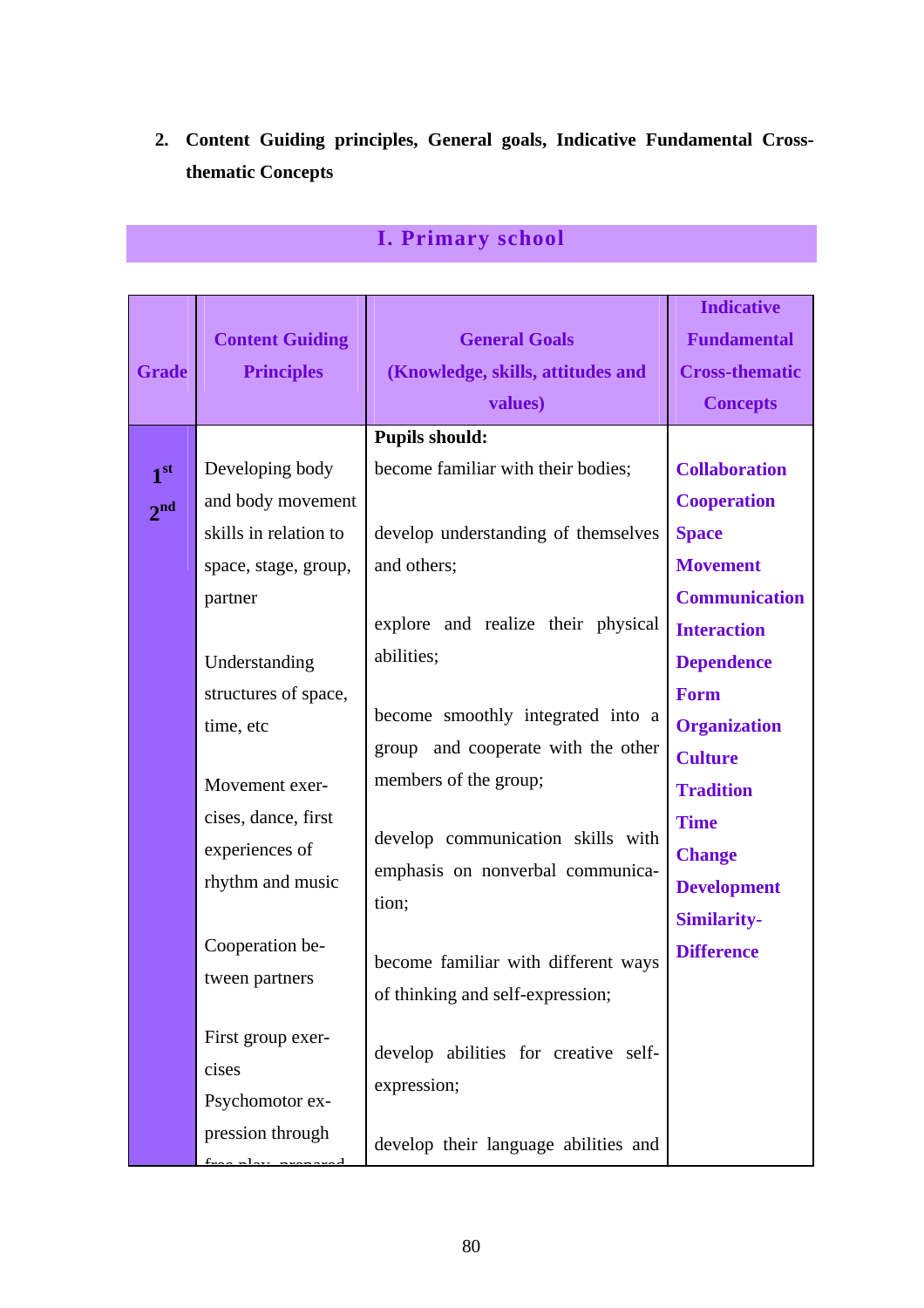| free play, prepared   | self-expression skills through narra-   |  |
|-----------------------|-----------------------------------------|--|
| improvisation, pan-   | tion, description, accuracy and im-     |  |
| tomime, expressive    | provement of expression, dialogue,      |  |
| movement, mime        | discussion, etc;                        |  |
| Drama-and-play-       |                                         |  |
| relating drama and    | develop aesthetic-artistic awareness    |  |
| play to Visual Arts-  | in order to be able to function both as |  |
| activation through    | a member of the audience and as art-    |  |
| musical stimuli       | ists;                                   |  |
|                       |                                         |  |
| <b>Dramatization</b>  | develop the necessary skills for and a  |  |
| Increasing language   | positive attitude towards cooperation,  |  |
| competence and de-    | social participation, autonomy and      |  |
| veloping self ex-     | freedom;                                |  |
| pression skills       |                                         |  |
| through improvised    | become familiar with all types of art;  |  |
| dialogue and the      | be introduced to works of art from      |  |
| elaboration of liter- | their locality and from a variety of    |  |
| ary texts             | cultures in order to appreciate the     |  |
|                       | richness of their cultural heritage;    |  |
| Developing differ-    |                                         |  |
| ent communication     |                                         |  |
| codes                 |                                         |  |
| Developing speak-     |                                         |  |
| ing skills-narrative  |                                         |  |
| techniques            |                                         |  |
| Introduction to       |                                         |  |
| dramatic dialogue     |                                         |  |
|                       |                                         |  |
| Improving aesthetic   |                                         |  |
| expression and crea-  |                                         |  |
| tion in relation to   |                                         |  |
|                       |                                         |  |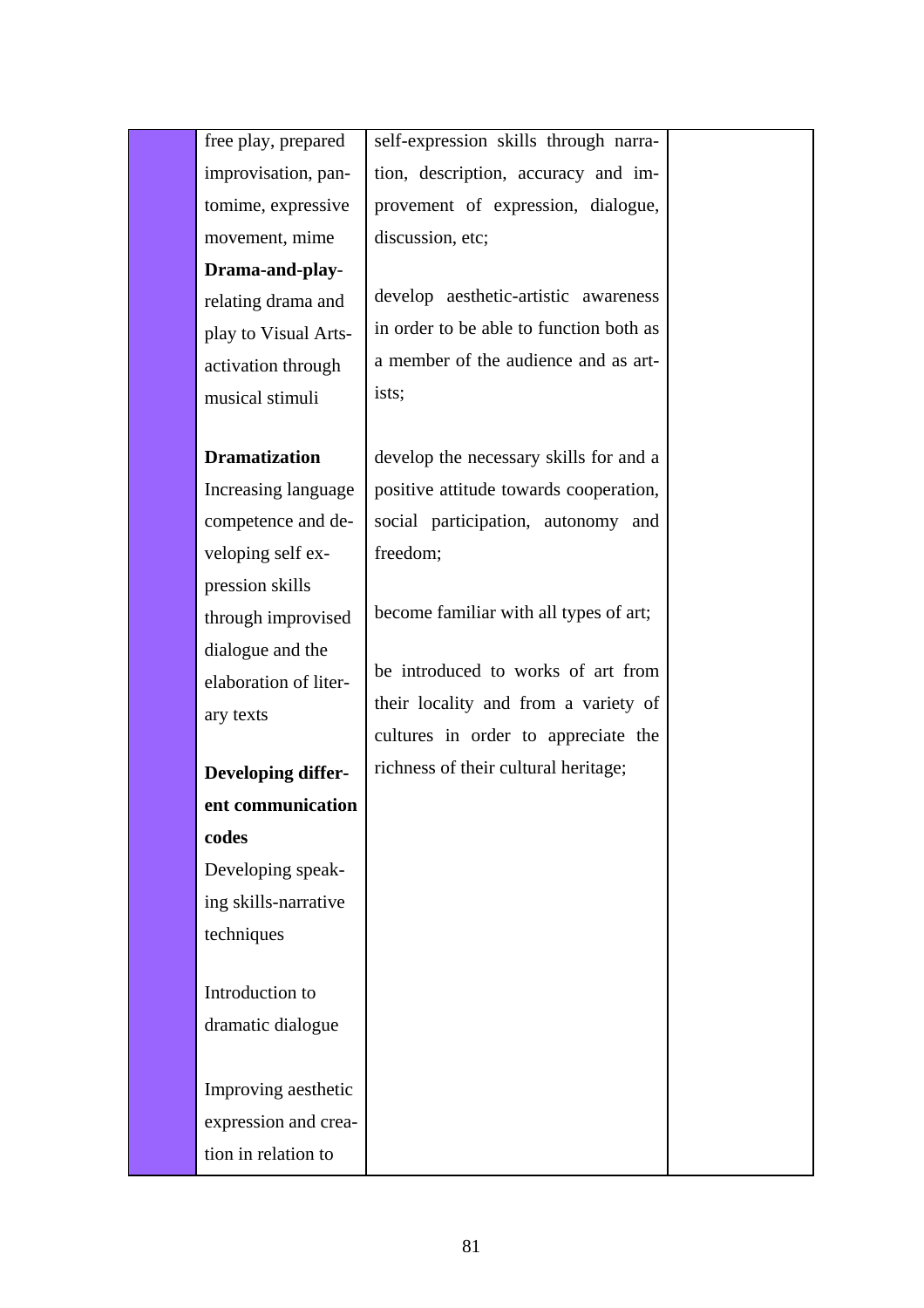|                              | various kinds of ar-        |                                            |                      |
|------------------------------|-----------------------------|--------------------------------------------|----------------------|
|                              | tistic activities: di-      |                                            |                      |
|                              | rect aesthetic ex-          |                                            |                      |
|                              | perience, familiari-        |                                            |                      |
|                              | zation with the             |                                            |                      |
|                              | other arts and par-         |                                            |                      |
|                              | ticipation in theatri-      |                                            |                      |
|                              | cal productions             |                                            |                      |
|                              | (puppet shows,              |                                            |                      |
|                              | shadow theatre, <i>i.e.</i> |                                            |                      |
|                              | Karagiozis, etc.)           |                                            |                      |
| 3 <sup>rd</sup>              | Assisting the devel-        | The general goals are about the same       | <b>Movement</b>      |
| $\boldsymbol{A}^{\text{th}}$ | opment of the art of        | as those of the $1st$ and $2nd$ grades. At | <b>Space</b>         |
|                              | movement at an              | this level, due to the children's per-     | <b>Interaction</b>   |
|                              | early age level by          | sonal, physical, mental and psycho-        | <b>Collaboration</b> |
|                              | encouraging mainly          | logical development and the fact that      | <b>Cooperation</b>   |
|                              | the individual's            | children can function more effec-          | <b>Persona</b>       |
|                              | initiative and group        | tively within a group by setting the       | <b>Organization</b>  |
|                              | work.                       | limits to themselves and to others         | <b>Acting</b>        |
|                              |                             | more easily, the goals are broadened       | <b>Idea</b>          |
|                              | Further develop-            | in relation to those described at the      | <b>Form</b>          |
|                              | ment of the child's         | previous level.                            | <b>Structure</b>     |
|                              | relation to action          |                                            | <b>Message</b>       |
|                              | and to behaviour            |                                            | <b>Code</b>          |
|                              | patterns which can          |                                            | <b>Time</b>          |
|                              | lead to dramatiza-          |                                            | <b>Change/</b>       |
|                              | tion.                       |                                            | <b>Adaptation</b>    |
|                              |                             |                                            | <b>Development</b>   |
|                              | Enhancing the               |                                            | <b>Communication</b> |
|                              | child's relation to         |                                            | <b>Culture</b>       |
|                              | speech and offering         |                                            | <b>Tradition</b>     |
|                              | possibilities for           |                                            | <b>Similarity-</b>   |
|                              |                             |                                            |                      |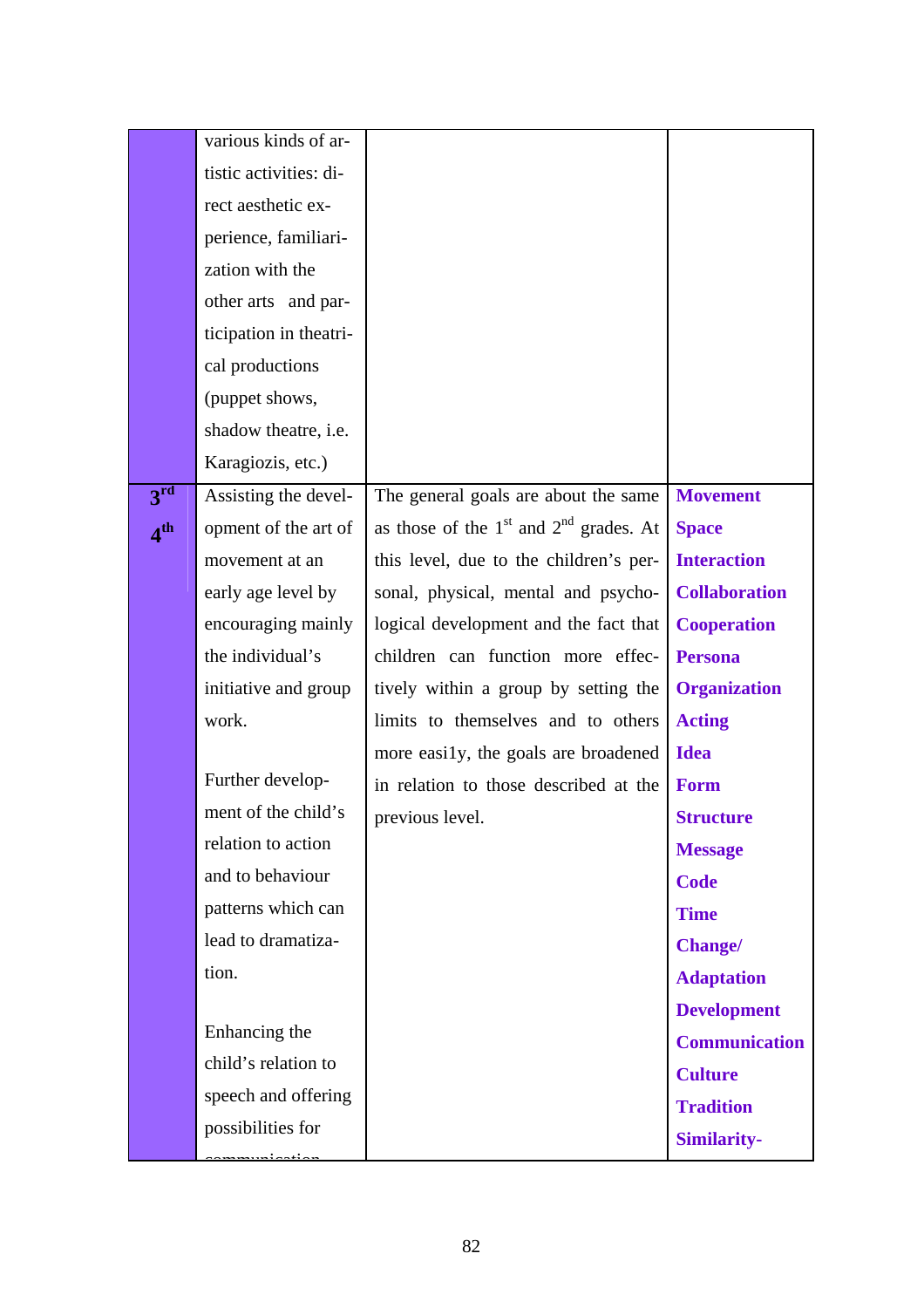| communication         |                                        | <b>Difference</b>     |
|-----------------------|----------------------------------------|-----------------------|
| through language.     |                                        | <b>Intercultural-</b> |
|                       |                                        | ism                   |
| Contact with liter-   |                                        |                       |
| ary texts. The theat- |                                        |                       |
| rical code as a tool  |                                        |                       |
| for learning and es-  |                                        |                       |
| tablishing contact    |                                        |                       |
| with other codes      |                                        |                       |
| (i.e. school sub-     |                                        |                       |
| jects).               |                                        |                       |
|                       |                                        |                       |
| Developing drama      |                                        |                       |
| awareness:            |                                        |                       |
| 1. As part of the au- |                                        |                       |
| dience, familiariza-  |                                        |                       |
| tion with the play.   |                                        |                       |
|                       |                                        |                       |
| 2. First attempts for |                                        |                       |
| a theatrical produc-  |                                        |                       |
| tion (personal ex-    |                                        |                       |
| perience).            |                                        |                       |
|                       |                                        |                       |
| Linking of the sec-   |                                        |                       |
| tors of Aesthetic     |                                        |                       |
| Education.            |                                        |                       |
| Activation and use    | At this level, due to the pupils' per- | Movement-Dy-          |
| of body skills. Im-   | physical,<br>mental<br>sonal,<br>and   | namics- Inten-        |
| provisation -         | psychological development and the      | sity                  |
| 'Drama- and-play'     | increase of group membership and       | <b>Space</b>          |
| activities.           | aesthetic awareness pupils can re-     | <b>Interaction</b>    |
|                       | ceive and process stimuli related to   | <b>Dependence</b>     |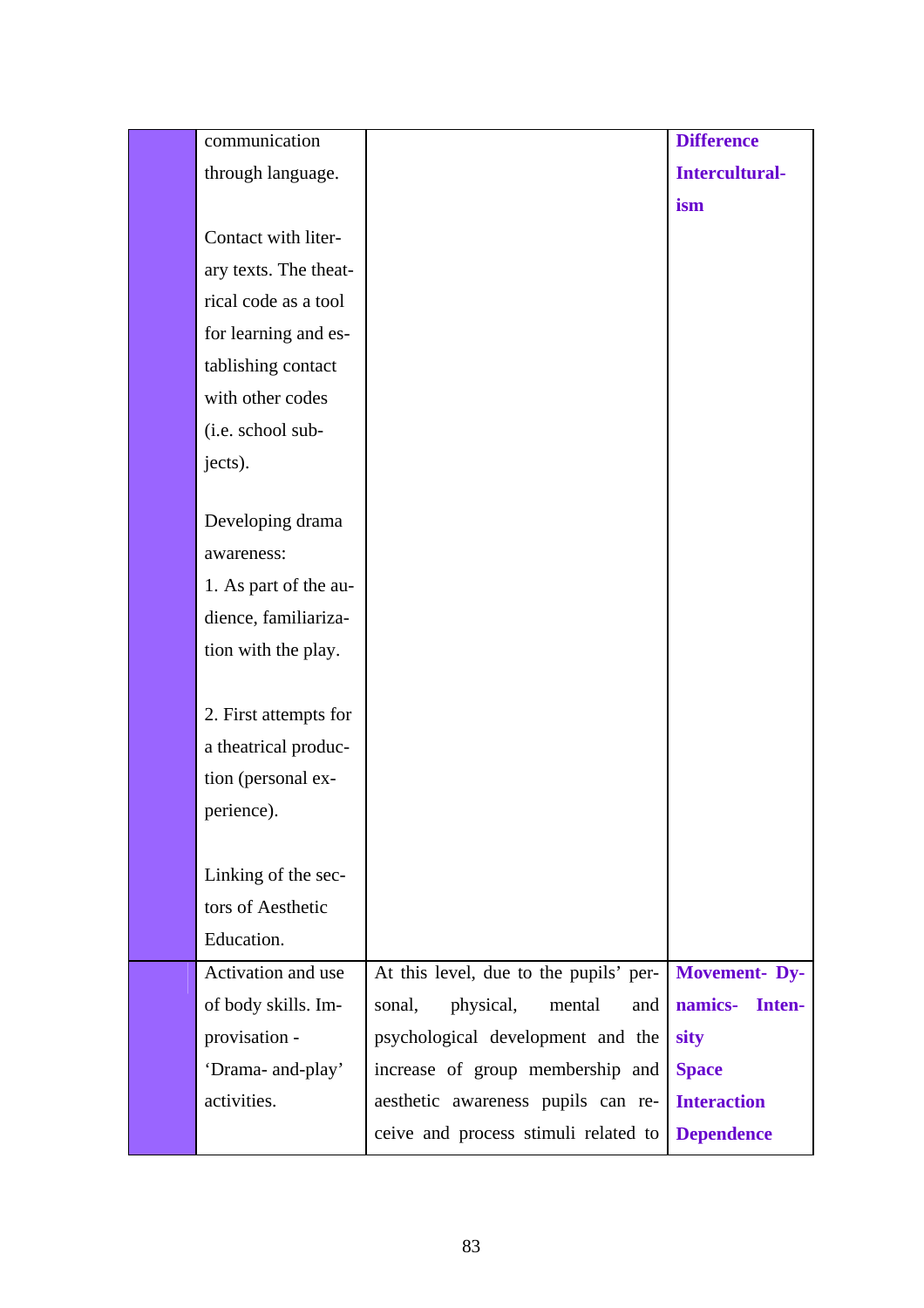| Drama text - drama- | sonal expression in relation to space, | <b>Collaboration</b>    |
|---------------------|----------------------------------------|-------------------------|
| tization. Acquaint- | language and texts, etc. In the last   | <b>Cooperation</b>      |
| ance with Drama     | two grades of primary school pupils    | <b>Code</b>             |
| Art.                | should be given the opportunity to     | <b>Message</b>          |
|                     | experience drama in a more free and    | <b>Symbol</b>           |
|                     | systematic way than at previous lev-   | <b>Persona</b>          |
|                     | els.                                   | <b>Organization</b>     |
|                     |                                        | <b>Acting</b>           |
|                     |                                        | <b>Rhythm</b>           |
|                     |                                        | <b>Idea</b>             |
|                     |                                        | <b>Form</b>             |
|                     |                                        | <b>Structure</b>        |
|                     |                                        | <b>Time</b>             |
|                     |                                        | <b>Development</b>      |
|                     |                                        | <b>Change</b>           |
|                     |                                        | <b>Communication</b>    |
|                     |                                        | <b>Culture</b>          |
|                     |                                        | <b>Similarity- Dif-</b> |
|                     |                                        | ference                 |
|                     |                                        | <b>Multicultural-</b>   |
|                     |                                        | ism                     |
|                     |                                        |                         |

# II. Junior High school

| <b>Grade</b>                       | <b>Content Guiding</b><br><b>Principles</b> | <b>General Goals</b><br>(Knowledge, skills, attitudes and<br>values)                | <b>Indicative</b><br><b>Fundamental</b><br><b>Cross-thematic</b><br><b>Concepts</b> |
|------------------------------------|---------------------------------------------|-------------------------------------------------------------------------------------|-------------------------------------------------------------------------------------|
| 1 <sup>st</sup><br>2 <sup>nd</sup> | Applications of<br>dramatic expression      | <b>Pupils should:</b><br>develop their physical, mental and<br>emotional abilities; | <b>Movement-</b><br><b>Dynamics-</b><br><b>Intensity</b>                            |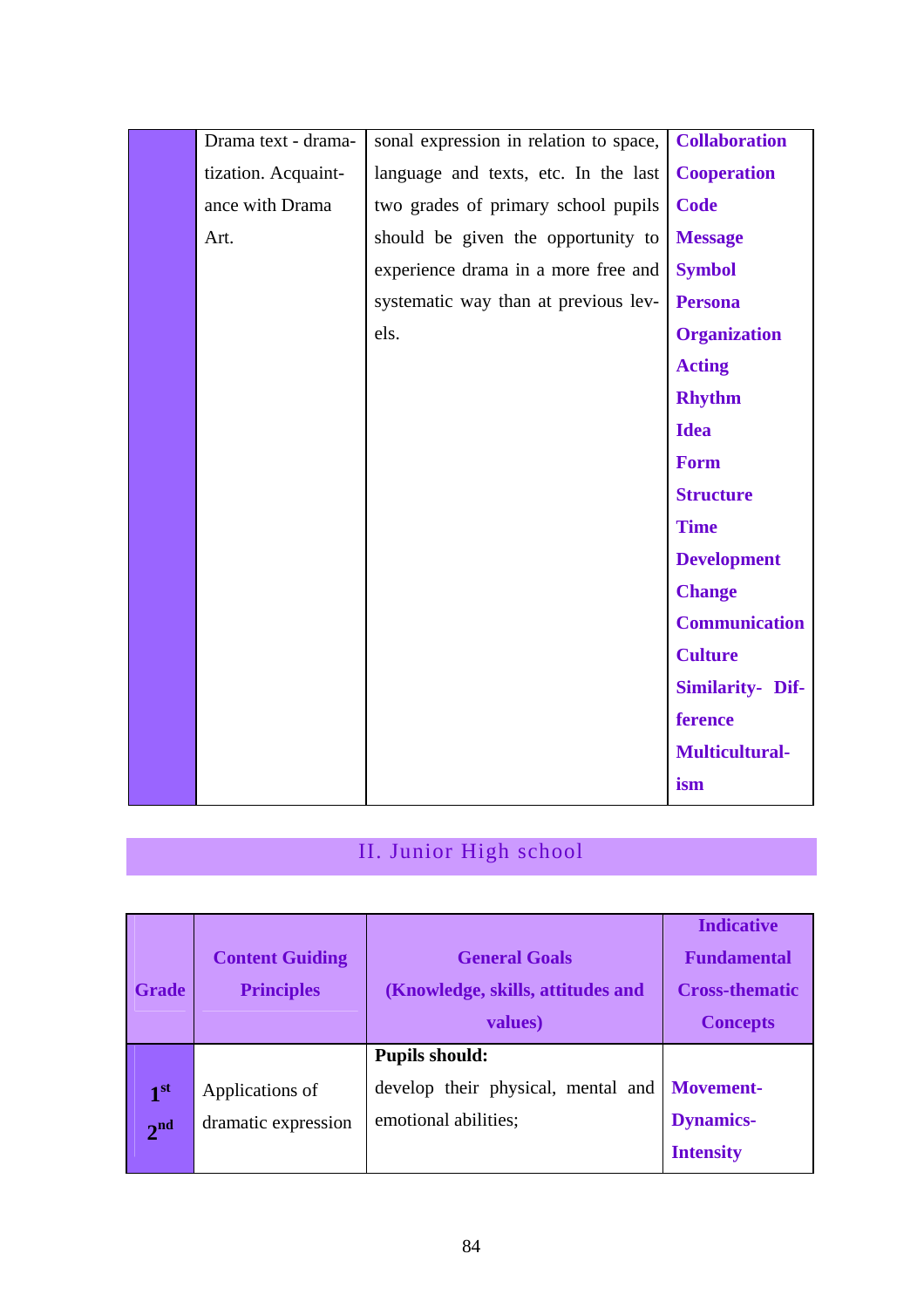| 3 <sup>rd</sup> | Behaviour analysis-           | develop self-expression<br>skills<br>in  | <b>Space</b>            |
|-----------------|-------------------------------|------------------------------------------|-------------------------|
|                 | character synthesis-          | creative ways through speech and         | <b>Communication</b>    |
|                 | role creation-                | language;                                | <b>Code</b>             |
|                 | principles of the             |                                          | <b>Message</b>          |
|                 | creation of stage             | develop their social skills, including   | <b>Symbol</b>           |
|                 | relations                     | the ability for smooth group integra-    | <b>Persona</b>          |
|                 | <b>Elements of Theatre</b>    | tion;                                    | <b>Synthesis-</b>       |
|                 | <b>Studies</b>                |                                          | <b>Balance-</b>         |
|                 | Drama theory                  | become aware of the concept of           | <b>Organization</b>     |
|                 |                               | role;                                    | <b>Acting</b>           |
|                 | Ancient drama                 |                                          | <b>Rhythm</b>           |
|                 |                               | acquire knowledge of drama and art       | <b>Idea</b>             |
|                 | Analysis of dramatic          | and realize their relation to culture    | <b>Form</b>             |
|                 | texts                         | and society;                             | <b>Structure</b>        |
|                 |                               | become familiar with the history of      | <b>Time</b>             |
|                 | Dramatization                 | drama ideas and movements that           | <b>Change</b>           |
|                 |                               | have contributed to the development      | <b>Development</b>      |
|                 | Drama techniques -            | of European culture, and realize the     | <b>Similarity-</b>      |
|                 | writing workshops             | value of cross-cultural and multicul-    | <b>Difference</b>       |
|                 |                               | tural education;                         | <b>Interculturalism</b> |
|                 | Performance:                  |                                          | <b>Culture</b>          |
|                 | Stage approaches:             | become actively involved<br>in the       | <b>Tradition</b>        |
|                 | a) as audience mem-           | teaching/learning process;               | <b>Collaboration</b>    |
|                 | bers (stage and               |                                          | <b>Cooperation</b>      |
|                 | auditorium perspec-<br>tives) | adopt a cross-thematic approach to       | <b>Aesthetics</b>       |
|                 | and b) as creators            | learning, integrating knowledge from     | <b>Style</b>            |
|                 |                               | different<br>subject<br>through<br>areas |                         |
|                 | Coexistence of                | drama;                                   |                         |
|                 | Theatre with the              |                                          |                         |
|                 | other Arts - Inter-           | relate theory to practice;               |                         |
|                 | culturalism.                  |                                          |                         |
|                 |                               | become familiar with drama writing       |                         |